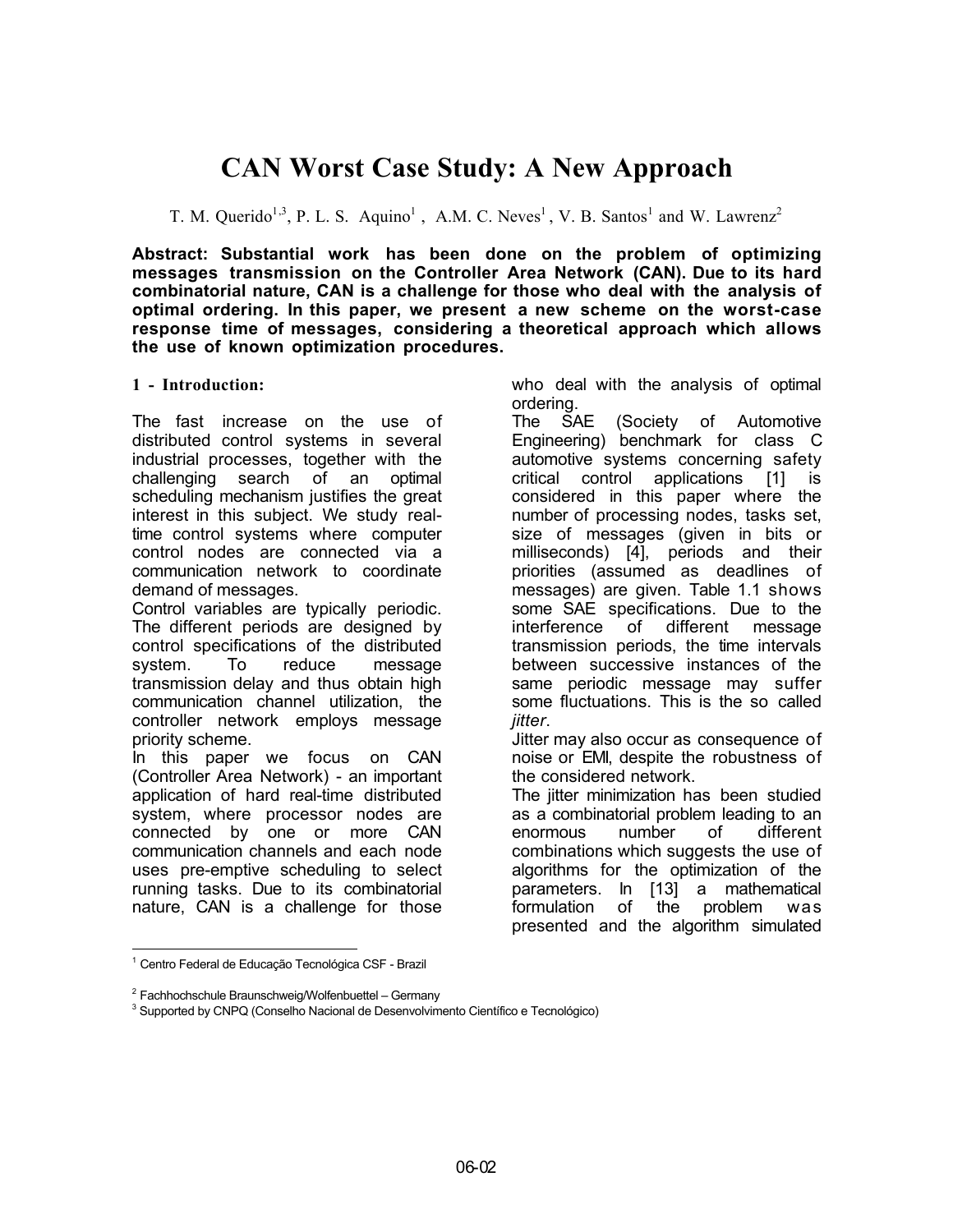annealing used to minimize the jitter. In [2] a modification of the genetic algorithm was used together with a simulation of the process achieving a measure of fitness for the system. The control loops performance, considering jitter in the variables, was studied by [9] and [16]. Other issue commonly studied is considering the worst-case analysis, i.e., the maximum amount of time a set of queued messages can take to arrive at their destination processors, as a parameter of fitness for the variables. In [17] the worst-case response time of a given message was given. In this work, we present a new scheme on the worst-case response of given messages in an interval of time. This approach allows to the identification of the maximum delay of a message, within its deadline, and to a fitness measure for the considered system.

Messages with shortest deadlines are assigned to highest priorities. Those messages compete for the exclusive use of a transmission. The use of algorithms is needed for determining, each time the system is available, which message should be sent next.

This paper is organized as follows. In section 2 we present a quadratic assignment problem model for the problem; section 3 outlines a worst case analysis, based on the quadratic assignment formulation. Finally, in section 4 we present some conclusions.

| Signal<br>Nunber | Signal<br>Description         | Size / bits | Period / ms |   | Periodic /<br>Sporadic<br>Daed Line /<br>ms | (d)C           |
|------------------|-------------------------------|-------------|-------------|---|---------------------------------------------|----------------|
|                  | <b>Traction Batt. Voltage</b> | 8           | 100         | P | 100                                         | 2              |
| 2                | <b>Traction Batt. Current</b> | 8           | 100<br>P    |   | 100                                         | 2              |
| 3                | Traction Batt. Temp. av.      | 8           | 1000        | P | 1000                                        | 1              |
| 4                | Auxil. Batt. Voltage          |             | 100         | P | 100                                         | $\overline{c}$ |
| 5                | Tract. batt. temp. max        |             | 1000        | P | 1000                                        | 1              |
| 6                | Auxil. Batt.current           | 8           | 100         | P | 100                                         | 2              |
|                  | Accelerator position          | 8           | 5           | P | 5                                           | 5              |
| 8                | Brake press., mas. Cil        | 8           | 5           | P | 5                                           | 5              |
| 9                | Brake press., lire            | 8           | 5           | P | 5                                           | 5              |
| 10               | Transaxle lubr. Press         |             | 100         | P | 100                                         | 2              |
|                  | Transac.cl. line press        |             | 5           | P | 5                                           | 5              |

| $\overline{12}$ | Vehicle speed                                | 8                       | 100             | $\overline{\mathsf{P}}$ | 100                    | $\overline{2}$ |
|-----------------|----------------------------------------------|-------------------------|-----------------|-------------------------|------------------------|----------------|
| $\overline{13}$ | Tract. Batt. grou. fault                     | 1                       | 1000            | $\overline{P}$          | 1000                   | 1              |
| $\overline{14}$ | Hi&lo cont. open/close                       | 4                       | $\overline{50}$ | s                       | 5                      | 5              |
| 15              | Key switch run                               | $\overline{1}$          | 50              | Ŝ                       | $\overline{20}$        | 3              |
| 16              | Key switch start                             | $\overline{1}$          | 50              | Ŝ                       | $\overline{20}$        | $\overline{3}$ |
| $\overline{17}$ | Accelerator switch                           | $\overline{2}$          | 50              | Ŝ                       | $\overline{20}$        | 3              |
| $\overline{18}$ | <b>Brake switch</b>                          | $\overline{1}$          | 50              | s                       | $\overline{20}$        | 3              |
| 19              | Emergency brake                              | $\overline{1}$          | $\overline{50}$ | s                       | $\overline{20}$        | 3              |
| $\overline{20}$ | Shift lever (PRNDL)                          | 3                       | 50              | s                       | 3<br>$\overline{20}$   |                |
| $\overline{21}$ | Motor/trans over temper                      | $\overline{c}$          | 1000            | $\overline{\mathsf{P}}$ | $\overline{1}$<br>1000 |                |
| $\overline{2}$  | Speed control                                | $\overline{3}$          | $\overline{50}$ | s                       | 3<br>$\overline{20}$   |                |
| 23              | 12V power ack veh. Cont                      | 1                       | 50              | s                       | $\overline{20}$        | 3              |
| $\overline{24}$ | 12V power ack inverter                       | $\overline{1}$          | 50              | Ŝ                       | $\overline{20}$        | 3              |
| $\overline{25}$ | 12V power ack I/M cont                       | $\overline{1}$          | $\overline{50}$ | s                       | $\overline{20}$        | 3              |
| 26              | Brake mode(parallel/split)                   | 1                       | 50              | s                       | $\overline{20}$        | 3              |
| $\overline{27}$ | SOC reset                                    | $\overline{1}$          | 50              | Ŝ                       | $\overline{20}$        | 3              |
| $\overline{28}$ | Interlock                                    | $\overline{1}$          | $\overline{50}$ | Ŝ                       | $\overline{20}$        | 3              |
| 29              | High contrac. Control                        | 8                       | 10              | P                       | 10                     | 4              |
| $\overline{30}$ | Low contrac. Control                         | 8                       | 10              | $\overline{\mathsf{P}}$ | 10                     | $\overline{4}$ |
| $\overline{31}$ | Reverse ans 2 <sup>nd</sup> gear cl          | $\overline{2}$          | $\overline{50}$ | s                       | $\overline{20}$        | $\overline{3}$ |
| 32              | Clutch press. Control                        | 8                       | 5               | P                       | 5                      | 5              |
| 33              | DC/DC converter                              | $\overline{1}$          | 1000            | $\overline{\mathsf{P}}$ | 1000                   | $\overline{1}$ |
| 34              | DC/DC conv. Curr. Cont                       | 8                       | 50              | s                       | $\overline{20}$        | 3              |
| 35              | 12V power relay                              | 1                       | 50              | Ŝ                       | $\overline{20}$        | 3              |
| $\overline{36}$ | Traction batt. gr. fault test                | $\overline{2}$          | 1000            | $\overline{\mathsf{P}}$ | 1000                   | $\overline{1}$ |
| $\overline{37}$ | <b>Brake solenoid</b>                        | 1                       | 50              | Ŝ                       | 20                     | 3              |
| 38              | Backup alarm                                 | 1                       | 50              | s                       | 20                     | 3              |
| $\overline{39}$ | Warning lights                               | 7                       | $\overline{50}$ | Ŝ                       | $\overline{20}$        | 3              |
| 40              | Key switch                                   | $\overline{1}$          | 50              | Ŝ                       | $\overline{20}$        | 3              |
| 41              | Main contractor close                        | $\overline{1}$          | 50              | Ŝ                       | $\overline{20}$        | 3              |
| $\overline{42}$ | Torque command                               | 8                       | 5               | P                       | 5                      | 5              |
| $\overline{43}$ | Torque measured                              | 8                       | 5               | P                       | 5                      | 5              |
| 44              | <b>FWD/REV</b>                               | 1                       | 50              | s                       | $\overline{20}$        | 3              |
|                 |                                              |                         |                 |                         |                        |                |
| 45              | <b>FWD/REV Ack</b>                           | $\overline{\mathbf{1}}$ | $\overline{50}$ | Ŝ                       | $\overline{20}$        | 3              |
| 46              | Idle                                         | $\overline{\mathbf{1}}$ | $\overline{50}$ | s                       | $\overline{20}$        | 3              |
| 47              | Inhibit                                      | 1                       | $\overline{50}$ | Ŝ                       | 20                     | 3              |
| 48              | Shift in progress                            | 1                       | $\overline{50}$ | Ŝ                       | 20                     | 3              |
| 49              | Processed motor speed                        | 8                       | $\overline{5}$  | P                       | $\overline{5}$         | 5              |
| 50              | Inverter temp. status                        | $\overline{2}$          | 50              | S                       | 20                     | 3              |
| 51              | Shutdown                                     | $\overline{1}$          | $\overline{50}$ | Ŝ                       | $\overline{20}$        | 3              |
| 52              | Status/malfuction(TBD)<br>Main<br>contractor | 8                       | 50              | Ŝ                       | 20                     | 3              |

*Table 1.1- Some requirements of the messages in SAE to be scheduled*

## **2 - Quadratic assignment**

$$
k_p \neq k_q \Rightarrow d_{pq} = dist(p,q) = (k_q - 1) - h(p,k_p)
$$

$$
k_p = k_q \Rightarrow d_{pq} = dist(p, q) = 0 \tag{2.5}
$$

## **formulation:**

Given the set {1, 2, …, *N*}, the Quadratic Assignment Problem (QAP) can be stated as: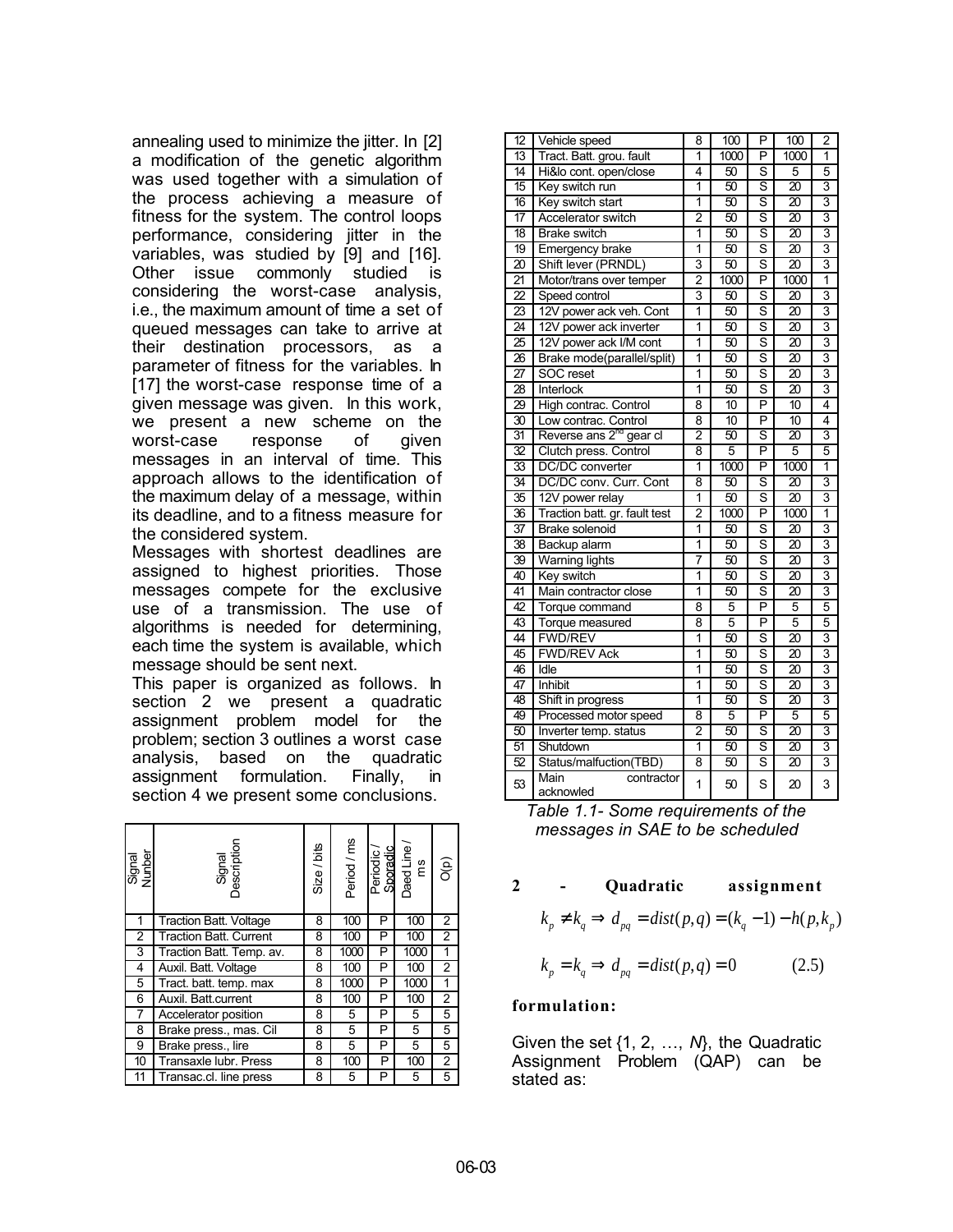Minimize 
$$
\sum_{i=1}^{N} \sum_{j=1}^{N} \sum_{p=1}^{N} \sum_{q=1}^{N} f_{ij} d_{pq} x_{ip} x_{jq}
$$
 (2.1)

For the location theory [10],  $F = [f_{ij}]$ represents the flow matrix where  $f_{ij}$  is the quantity shipped from plant *i* to plant *j* and  $D = [d_{pq}]$  represents the distance matrix where  $d_{pq}$  is the distance from location *p* to location *q* . The cost of simultaneously locating plant *i* to location *p* and plant *j* to location *q* is  $f_{ii}d_{pq}$ . Complete surveys on QAP can be found in [5] and [13]. Applications of the QAP can be found in Çela [5], Dell'Amico et al. [6]**,** Pardalos and Wolkowicz [13] and include plant layout problems, computer backboard wiring problems, control panel problems, among others. It is necessary for a QAP formulation to have all parameters, including time quantity, in a finite amount. In hard realtime systems each message can be expressed in terms of indivisible blocks and the total period taken in interval [0, *N*] must be partitioned into equal indivisible time slots. The value of N was chosen as a multiple of the maximum common divisor (MCD) over the given periods. Geoffrion and Graves [7] introduced a basic *time quantum* τ for quantization of time and production in a scheduling plan which induces a standard block size, allowing a

parameters. We have now the problem of minimizing the total "cost" of allocation of the slots of time into the blocks of messages. A formal model is presented after the establishment of an adequate objective function.

proportional rate to the other

## **Formulation of a hard real-time system as a QAP**

The mapping used by the model considers the slots of time (of messages) as the facilities, the positions in the interval [0,*N*] the possible locations, the complete sequence of messages defines the 0-1 flows and the minimum interval of time for beginning the transmission of one message after the completion of another determine the distances between them. The expression of the problem proceeds as follows.

For a given interval [0,*N*], a given set of M messages  $\mu_p^k$ ,  $p = 1, ..., M$ , with period  $T_p$ , size  $\sigma_p$ , deadline  $D_p$  and considering  $k_p$  the current instance of message  $\mu_p^k$ ,  $k_p = 1, ..., \frac{N}{T_m}$ *,* where  $T_m = MCD_p \{ T_p \}$ , define

$$
h(P, k_p) = (k_p - 1)T_m + \sigma_p \qquad (2.4)
$$

Observe that  $h(P, k_p)$  depends on the instance *k* and the size of the message. It describes the position where the system will be available after message *k*  $\mu_{p}^{n}$  was sent.

The (*NxN*) matrices  $F = [f_{ij}]$  and  $D =$ [ *<sup>d</sup> pq* ] are defined as follows.

$$
f_{ij} = \begin{cases} 1, & if \ i = j + 1, \\ 0, & otherwise. \end{cases}
$$
 (2.6)

Consequently, by means of  $(2.3)$  -  $(2.6)$ , we set the formulation for a hard realtime system as a QAP, which minimizes the total jitter in the interval [0,N].

$$
g(p, k_p) = k_p D_p - \sum_{o(i) < o(p)} \sigma_i
$$
\nMin

\n
$$
\sum_{i=1}^{N} \sum_{j=1}^{N} \sum_{p=1}^{N} \sum_{q=1}^{N} f_{ij} d_{pq} x_{ip} x_{jq}
$$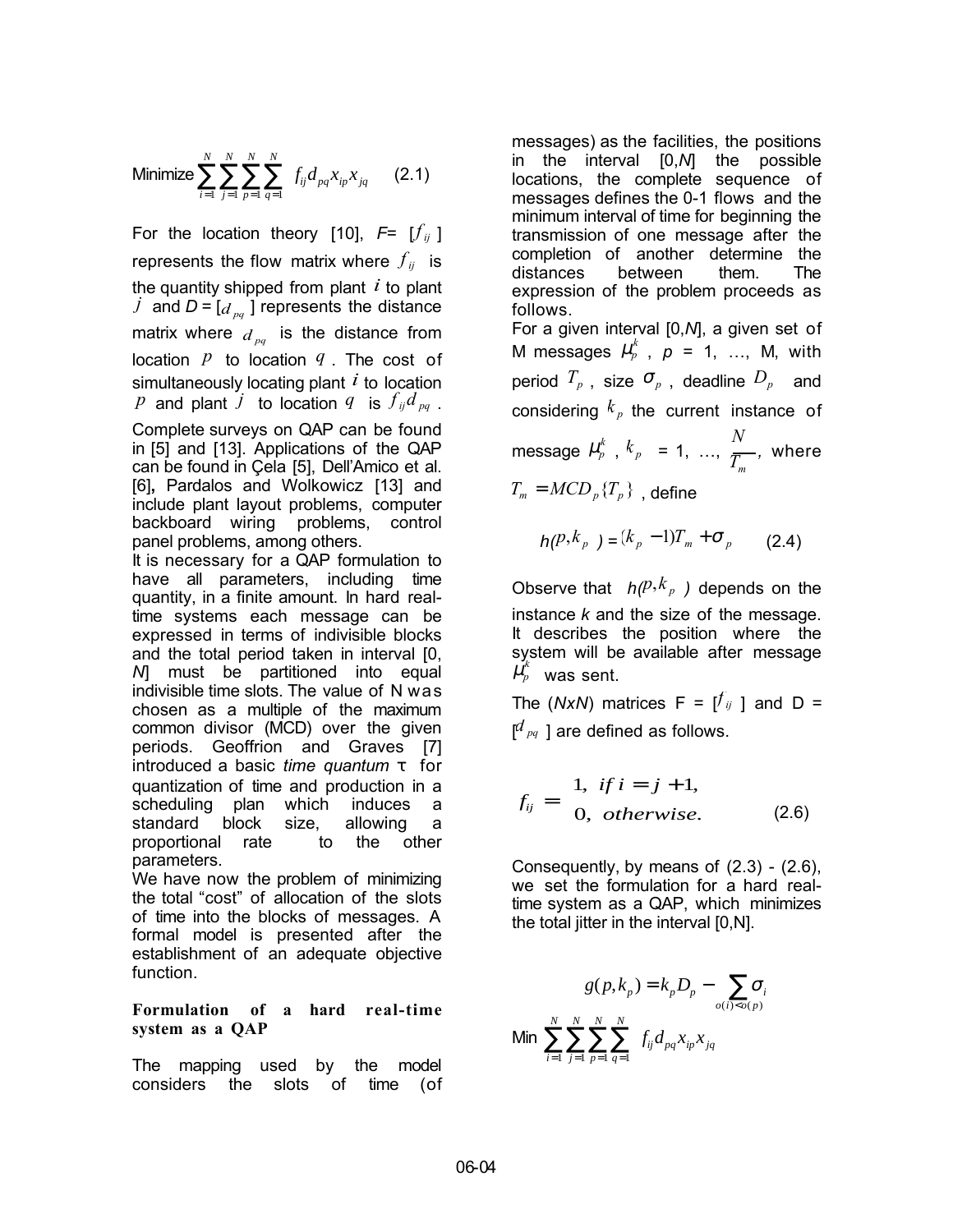Subject to

$$
\sum_{j=1}^{N} x_{ij} = 1, \quad i = 1, ..., N
$$
 (2.7)  

$$
\sum_{j=1}^{N} x_{ij} = 1, \quad j = 1, ..., N
$$
 (2.8)

$$
x_{ij} \in \{0, 1\}, i = 1, ..., N, j = 1, ..., N
$$
\n(2.9)

Constraints (2.7) - (2.9) guarantee that one slot of time will be allocated to one message within its period  $T_{p}$  and vice-

versa.

The mapping assumed in this paper is based on two data matrices which give flexibility on the parameters choice, allowing the inclusion of new items in the system. By the other side, those matrices lead to the study of lower bounds ([5], [8] and [13], among others).

**Example 2.1** – As an example, we take 5 messages from SAE Benchmark (signals # 1, 7, 18, 19, 29) and w e consider 4 instances for the system. The Simulated Annealing algorithm which has been successfully used for the QAP [15] was used here to minimize the jitter (objective function). The correspondent simulation is presented in fig. 2.1 and the obtained jitter was approximately 9.9 ms. Of course, this result does not correspond to a real-world situation, once the network is subject to support the 53 messages in different instances. For this reason, heuristics or enumerative optimization procedures are required to the search of a sub-optimal or optimal solution.

This approach allows the discussion of a fitness measure for the problem of allocating messages and suggests the worst-case study presented next.



Fig.2.1 – Simulation of a system of 5 messages in 4 instances.

#### **3 - A worst-case analysis**

We now deal with the worst allocation of messages in the interval [0,N], i.e., messages are sent by its deadline. We assume a similar analysis to the hard real-time formulation as presented previously, with the necessary modifications to attend the new context. Messages are ordered according to their priorities: highest priorities are associated to messages with shortest deadlines. See table 1.1, where o(p) is referred to the priority order given to message p. Consider the following function, as the

position where  $\mu_p^k$  can be sent without violating its deadline:

Follows the definition of matrix  $D = [d_{pq}]$ :

(2.10)  

$$
k_p \neq k_q \Rightarrow d_{pq} = g(q, k_q) - k_p + \sum_{o(i) > o(p)} \sigma_i
$$

and matrix  $F = [f_{ij}]$ :  $k_p = k_q \Rightarrow d_{pq} = 0$ 

$$
f_{ij} = \begin{cases} 1, & \text{if } i = j + 1, \\ 0, & \text{otherwise.} \end{cases}
$$
 (2.11)

For the worst-case analysis the Simulated Annealing algorithm was also used to achieve the results for the set of messages in the same interval considered in example 2.1. Fig. 3.1 ilustrates the messages sent in their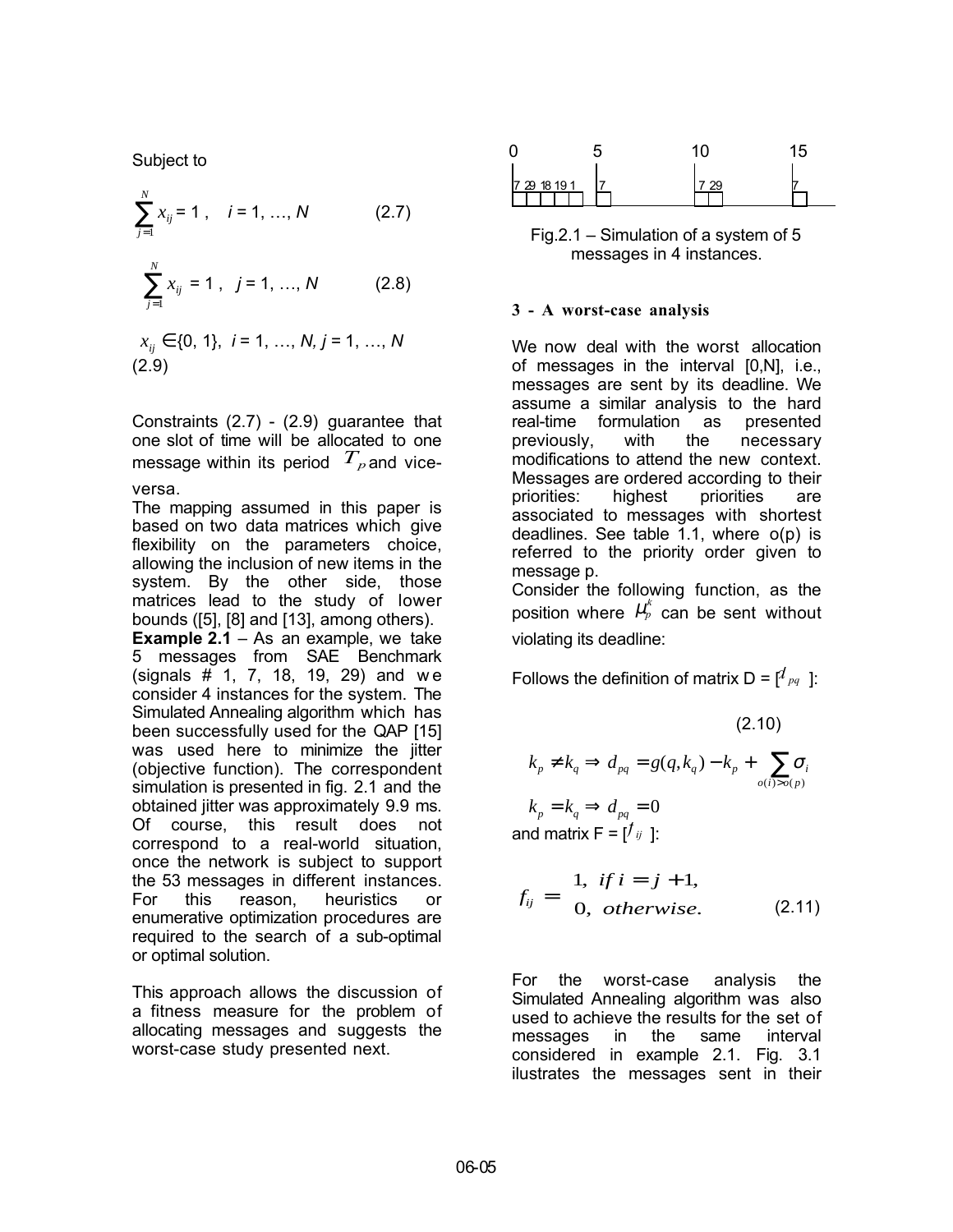worst case. Observe that message #1 is not visible in the interval [0,20].

|  | 29 | 7 29 9 18 |
|--|----|-----------|
|  |    |           |

Fig.3.1 – Simulation of the worst-case.  **- Conclusions**

In this work we presented a novel application for the QAP in the context of hard real-time distributed systems. The problem formulation as a QAP can garantee the optimal identifier ordering and a suitable worst-case analysis, allowing to flexibility for new prototypes. By means of this approximation, we are opening to the control systems theory a new vision, yielding a mathematical formulation in a combinatorial optimization basis. The wide range of techniques to solve optimally or sub-optimally the QAP allows the systems analyst to chose the most suitable one.

## **References**

- [1] *Class C application requirement considerations,* SAE Technical Report J2056/1 (June 1993)
- [2] J. Barreiros, E. Costa, J. Fonseca, F. Coutinho, J*itter reduction in a realtime message transmission system using genetic algorithms,* Proceedings of the CEC 2000 - Conference of Evolutionary Computation, (2000).
- [3] S. Borst, K. G. Ramakrishnan, *Optimization of template-driven scheduling mechanism: regularity measure & computational techniques,* Journal of Scheduling, 2, pp 19-33 (1999).
- [4] A. Burns, K. Tindell, A. Wellings, F*ixed priority scheduling with deadlines prior to completion,* Proceedings Sixth Euromicro Workshop on Real-time Systems, IEEE Computer Society Press (1994).
- [5] E. Çela, *The quadratic assignment problem: theory and algorithm,* in D.Z. Du and P.Pardalos (Editors), Kluwer Academic Publishers (1998).
- [6] M. Dell'Amico, F. Maffioli and S. Martello, *Annotated bibliographies in combinatorial optimization,* John Wiley & Sons, Chichester (1997).
- [7] A.M. Geoffrion and G. W. Graves, *Scheduling parallel production lines with changeover costs: practical application of a quadratic assignment / LP approach,* Operations Research , vol. 24, no. 4, (1976).
- [8] P.M. Hahn, and T. L. Grant, *Lower Bounds for the Quadratic Assignment Problem Based Upon a Dual Formulation,* Operations Research, vol.46, no.6, Nov.-Dec., pp912-922, (1998).
- [9] G. Juanole, *Modélisation et évaluation du protocole MAC du Réseau CAN,* École d'eté ETR - Applications, Réseaux et Systèmes, ENSMA (1999).
- [10] T. C. Koopmans and M. Beckmann, *Assignment problems and the location of economic activities*, Econometrica, vol. 25, n.1, 53-76 (1957).
- [11] H. Kopetz, G. Grunsteidl, *TTP- A protocol for Fault tolerant real-time systems,* IEEE Computer, 27(1), (1994).
- [12] A. W. Marshall, I. Olkin, *Inequalities: theory of majorization and its applications,* Academic Press, New York (1979).
- [13] P. Pardalos and H Wolkowicz, *The Quadratic Assignment Problem: a survey of*
- *recent developments* in P. Pardalos and H Wolkowicz (Editors), Quadratic Assignment and Related Problems, DIMACS Series in Discrete Math. Theoret. Comput. Sci., vol.16, AMS, Providence, (1994).
- [14] T.M. Querido, P.L. Aquino, A.G.Rua and C.L. Augusto, *Hard real-time*